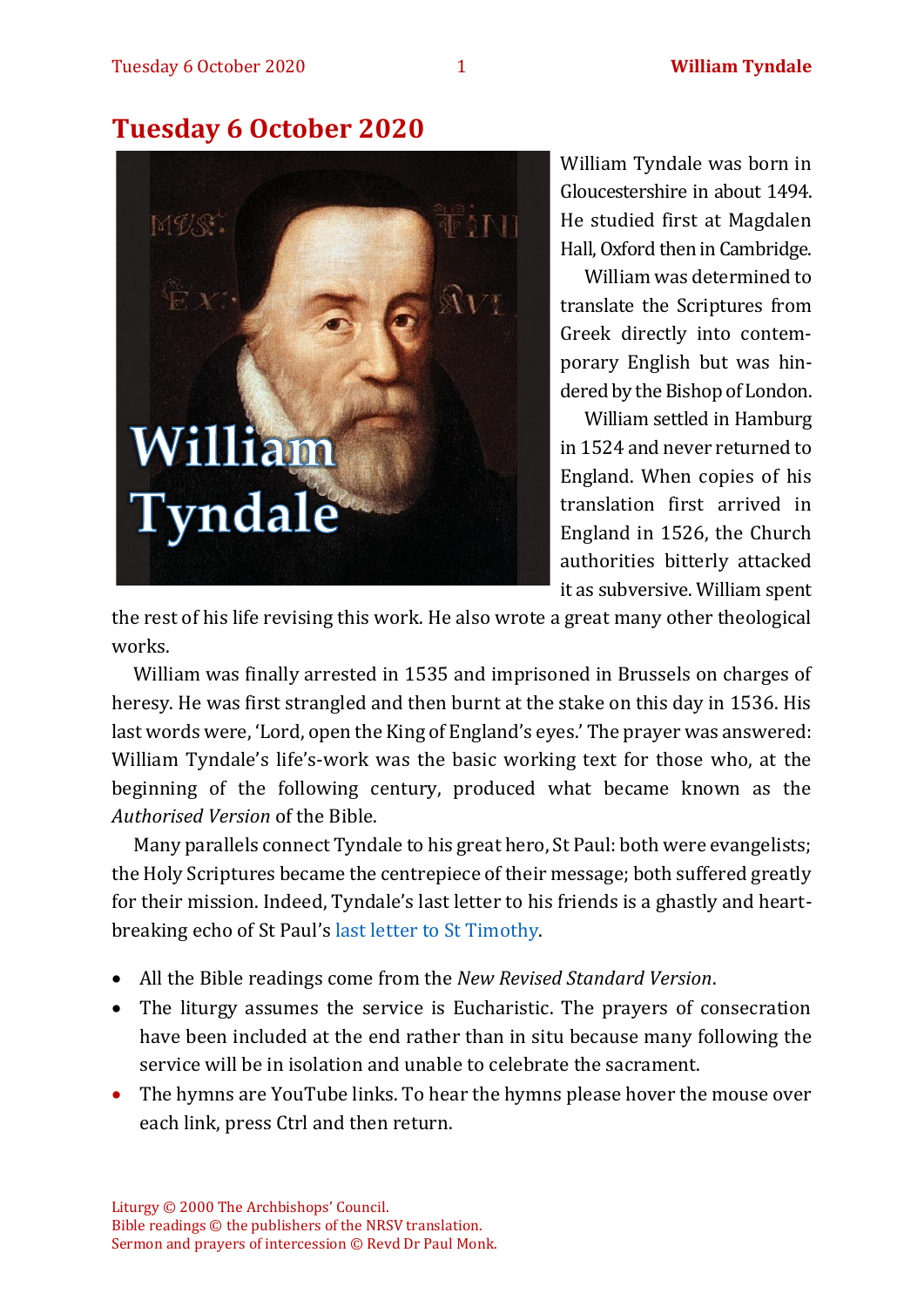#### **Introduction and welcome**

HYMN 1 **[We have a Gospel to proclaim](https://www.youtube.com/watch?v=E-SPYAgCtkw)** (click on this link to hear the hymn)

#### **The Welcome**

In the name of the Father, and of the Son, and of the Holy Spirit

All **Amen.**

The Lord be with you

All **And also with you.**

#### **The Preparation**

All **Almighty God,**

**to whom all hearts are open, all desires known, and from whom no secrets are hidden: cleanse the thoughts of our hearts by the inspiration of your Holy Spirit, that we may perfectly love you, and worthily magnify your holy name; through Christ our Lord. Amen.**

Our Lord Jesus Christ said: The first commandment is this: 'Hear, O Israel, the Lord our God is the only Lord. You shall love the Lord your God with all your heart, with all your soul, with all your mind, and with all your strength.'

And the second is this: 'Love your neighbour as yourself.' There is no other commandment greater than these. On these two commandments hang all the law and the prophets. All **Amen. Lord, have mercy.**

Christ calls us to share the heavenly banquet of his love with all the saints in earth and heaven. Therefore, knowing our unworthiness and sin, let us confess our sins in penitence and faith, firmly resolved to keep God's commandments and to live in love and peace with all.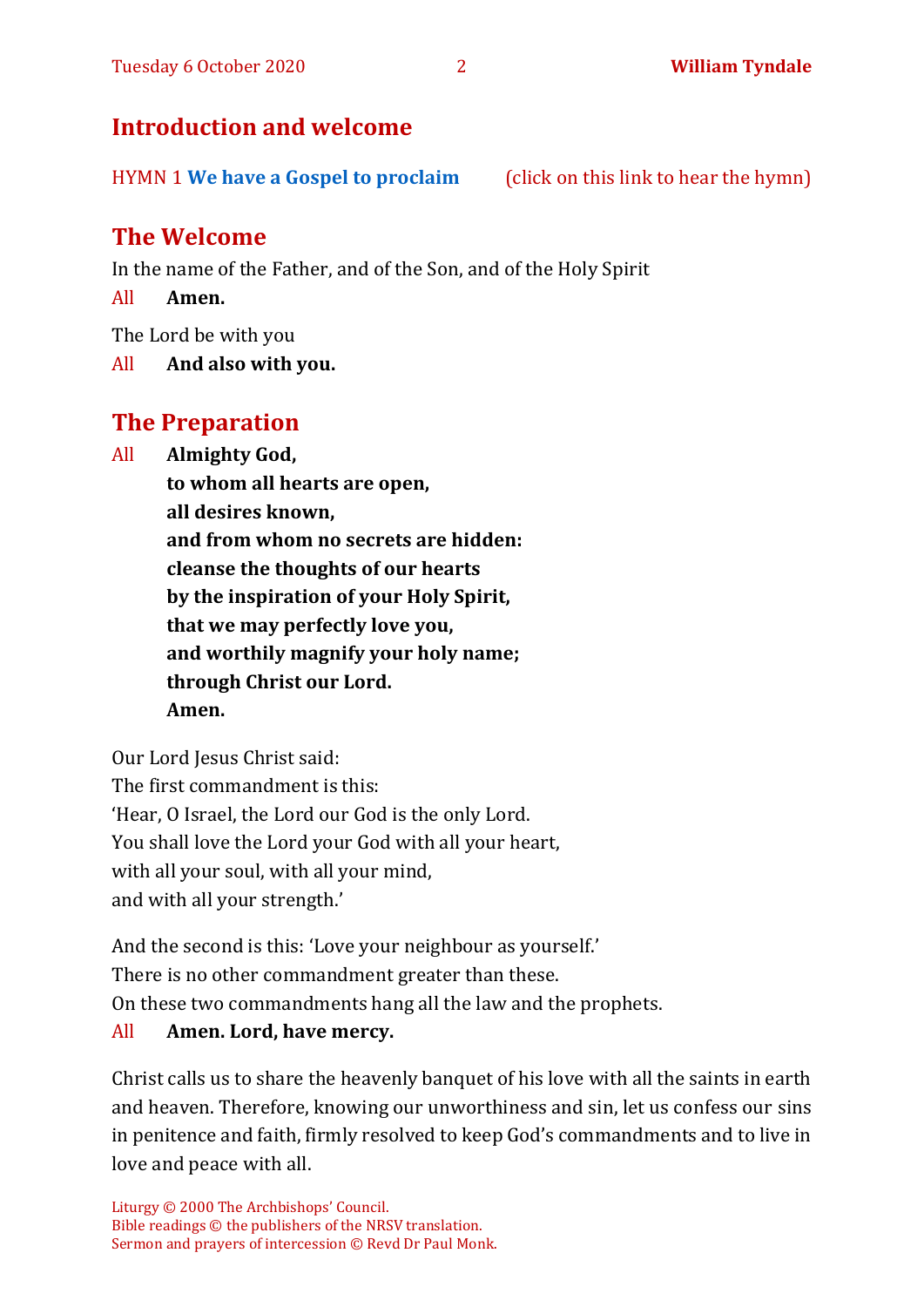All **Almighty God, our heavenly Father, we have sinned against you and against our neighbour in thought and word and deed, through negligence, through weakness, through our own deliberate fault. We are truly sorry and repent of all our sins. For the sake of your Son Jesus Christ, who died for us, forgive us all that is past and grant that we may serve you in newness of life to the glory of your name. Amen.**

Almighty God,

who forgives all who truly repent, have mercy upon you, pardon and deliver you from all your sins, confirm and strengthen you in all goodness, and keep you in life eternal; through Jesus Christ our Lord. All **Amen.**

## **The Gloria**

This Gloria is sung to the tune of 'Cwm Rhondda'. Click **[here](about:blank)** for the tune.

All **Glory be to God in Heaven, Songs of joy and peace we bring, Thankful hearts and voices raising, To creation's Lord we sing. Lord we thank you, Lord we praise you, Glory be to God our King: Glory be to God our King. Lamb of God, who on our shoulders, Bore the load of this world's sin; Only Son of God the Father, You have brought us peace within.**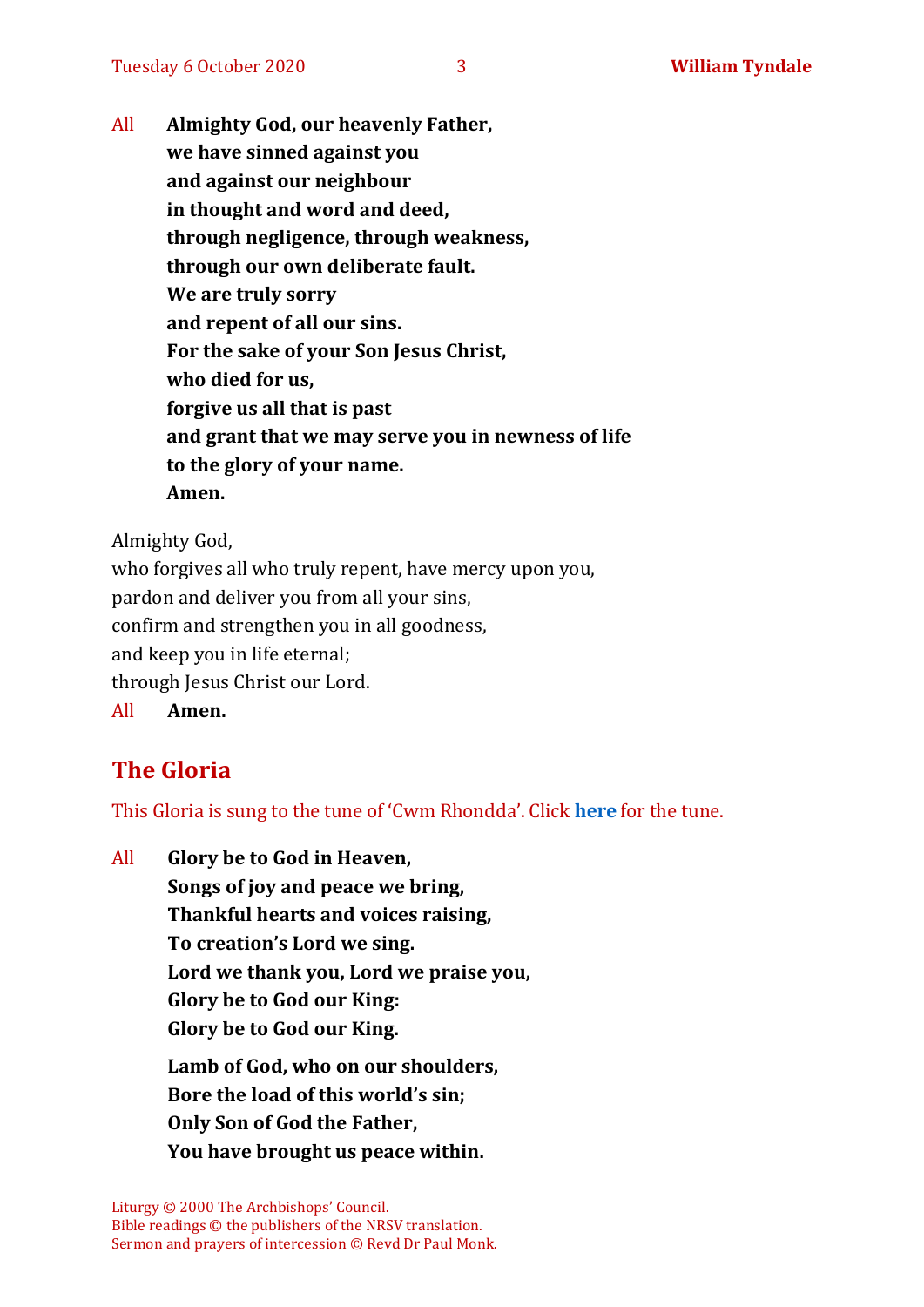**Lord, have mercy, Christ have mercy, Now your glorious reign begin: Now your glorious reign begin.**

**You O Son of God are Holy, You we praise with one accord. None in heav'n or earth is like you, Only you are Christ the Lord. With the Father and the Spirit, Ever worshipped and adored: Ever worshipped and adored.**

#### **The Collect for William Tyndale**

Lord, give to your people grace to hear and keep your word that, after the example of your servant William Tyndale, we may not only profess your gospel but also be ready to suffer and die for it, to the honour of your name; through Jesus Christ your Son our Lord, who is alive and reigns with you, in the unity of the Holy Spirit, one God, now and for ever.

All **Amen.**

#### **First reading**

A reading from the book of Proverbs

Does not wisdom call, and does not understanding raise her voice? On the heights, beside the way, at the crossroads she takes her stand; beside the gates in front of the town, at the entrance of the portals she cries out: 'To you, O people, I call, and my cry is to all that live. O simple ones, learn prudence; acquire intelligence, you who lack it. Hear, for I will speak noble things, and from my lips will come what is right; for my mouth will utter truth; wickedness is an abomination to my lips. All the words of my mouth are righteous; there is nothing twisted or crooked in them. They are all straight to one who understands and right to those who find knowledge. Take my instruction instead of silver, and knowledge rather than choice gold; for wisdom is better than jewels, and all that you may desire cannot compare with her.' *Proverbs 8:1–11*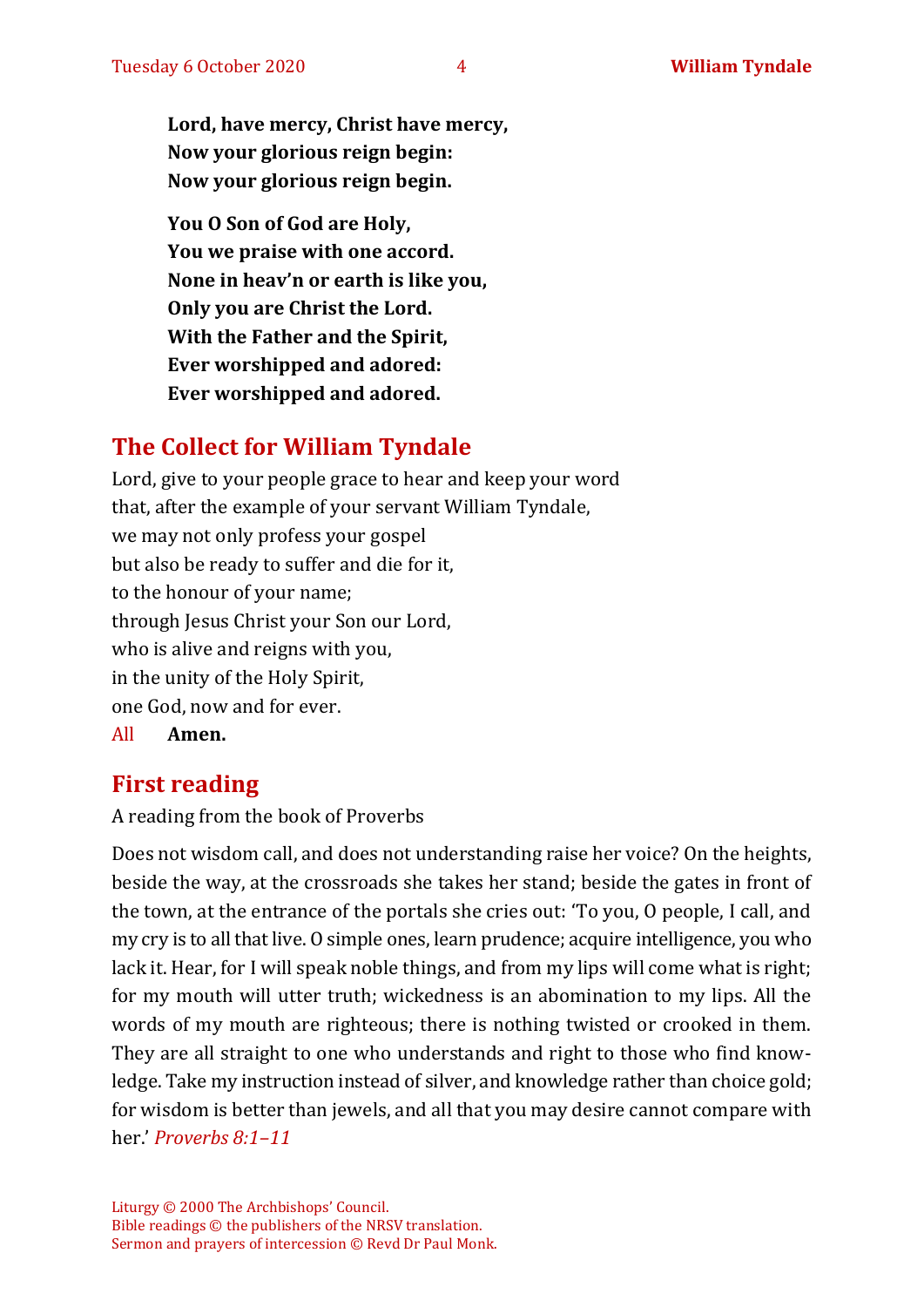This is the Word of the Lord

All **Thanks be to God.**

#### **Second reading**

A reading from the Second Letter of St Paul to Timothy

All who want to live a godly life in Christ Jesus will be persecuted. But wicked people and impostors will go from bad to worse, deceiving others and being deceived. But as for you, continue in what you have learned and firmly believed, knowing from whom you learned it, and how from childhood you have known the sacred writings that are able to instruct you for salvation through faith in Christ Jesus. All Scripture is inspired by God and is useful for teaching, for reproof, for correction, and for training in righteousness, so that everyone who belongs to God may be proficient, equipped for every good work. *2 Timothy 3:12–17*

This is the Word of the Lord

All **Thanks be to God.**

HYMN 2 **[Veni sancta spiritus](https://www.youtube.com/watch?v=WmxXwAgkhW)** (click on this link to hear the hymn)

## **Gospel reading**

Hear the Gospel of our Lord Jesus Christ according to John

All **Glory to you O Lord.**

Jesus said to his disciples, 'I have made your name known to those whom you gave me from the world. They were yours, and you gave them to me, and they have kept your word. Now they know that everything you have given me is from you; for the words that you gave to me I have given to them, and they have received them and know in truth that I came from you; and they have believed that you sent me. I have given them your word, and the world has hated them because they do not belong to the world, just as I do not belong to the world. I am not asking you to take them out of the world, but I ask you to protect them from the evil one.

'They do not belong to the world, just as I do not belong to the world. Sanctify them in the truth; your word is truth. As you have sent me into the world, so I have sent them into the world. And for their sakes I sanctify myself, so that they also may be sanctified in truth.' *John 17:6–8, 14–19*

This is the Gospel of the Lord

#### All **Praise to you O Christ.**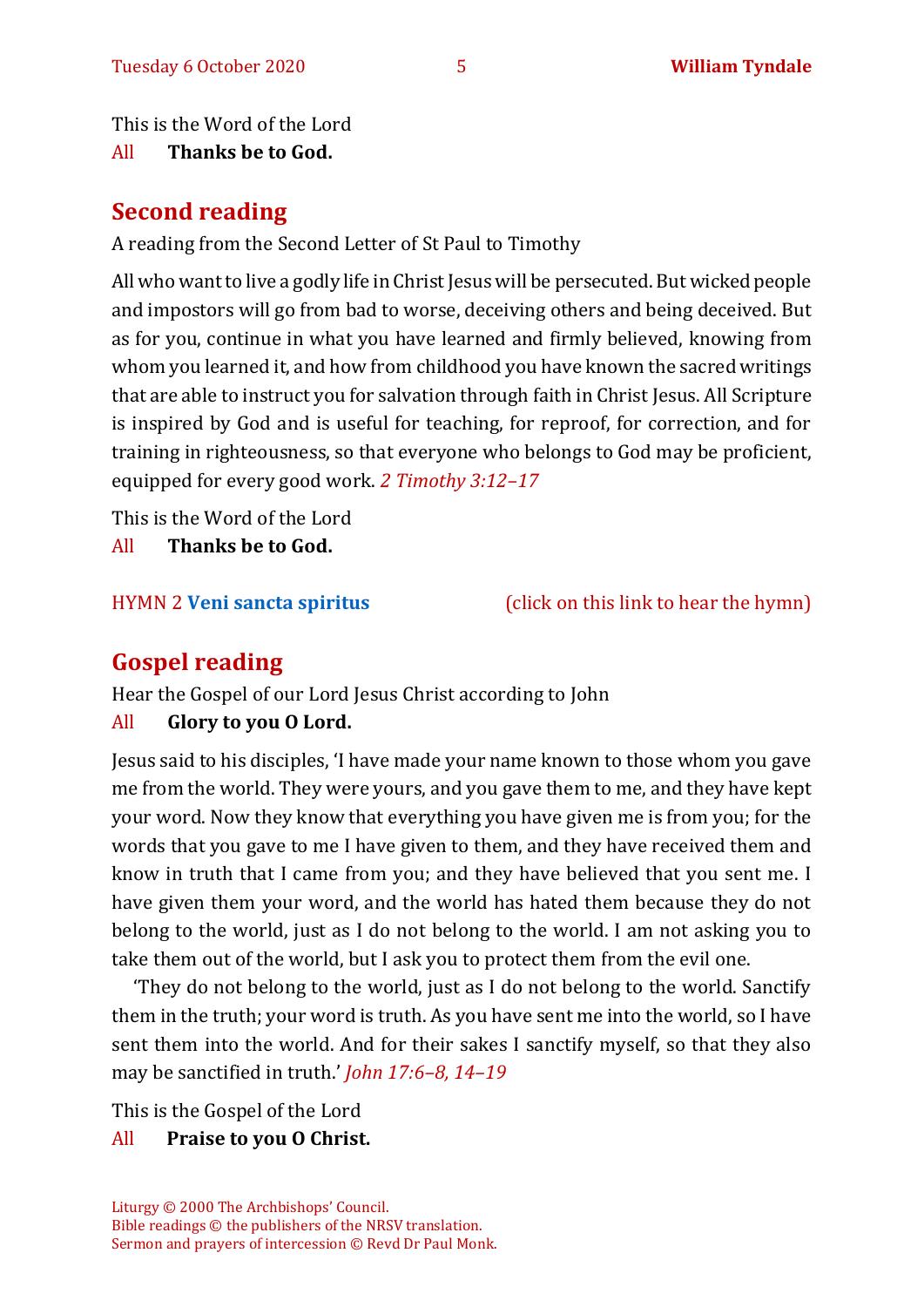#### **Sermon**

The Jewish people wanted to serve God and revered Him. They were extremely pious. As the centuries passed, their view of God developed and transmuted. Their mindset changed so that God became so utterly holy that He could not converse and meet with ordinary people. We say he became 'transcendent', located high above the earth. He was separated from us both to preserve his holiness from us and to protect us from Him purity. But he became unknowable because he was so different.

God becoming so transcendence caused a problem: how is it possible to approach a God who is too holy to allow the approach of ordinary people? How is it possible to know a God who is thereby made unknowable? The gap between us and God became unbridgeable: think of the parable of [Dives and Lazarus](https://www.biblegateway.com/passage/?search=Luke+16%3A19-31&version=NIVUK) in Luke's Gospel.

The Jewish people devised many ways of coping with the tension caused by serving a God who was remote, different and unknown. By the time that Solomon wrote the book of Proverbs (a millennium before Jesus) some aspects of God's personality had developed to become distinct and separate characters. Wisdom was thought to act as an intermediary with God: a go-between, like the angels.

Wisdom was described as operating almost independently. We see this way of looking at Wisdom in the first reading. She talks, argues and tries to influence us.

By the time of Jesus, the character of Wisdom had developed further. She now lived *inside* Godly people. She acted almost like the connector inside a computer or TV, allowing God to livestream from heaven directly into a person's soul. The person of Wisdom is the conduit through which a person downloads God's thoughts. That's why the Gospels want to show Jesus as being wise. He is literally filled with Wisdom: think of his debates with the Pharisees, none of whom can stand against his power of reasoning. We see this idea in the Gospel reading, when Jesus says, 'The words that you gave to me I have given to them'—Wisdom inside his soul is acting just like a lightening rod as it conducts Wisdom from God to Jesus' disciples.

The supreme example of 'downloading the wisdom of God' concerned the Holy Scriptures. Wisdom was said to live inside the souls of the holy human beings who wrote the Old Testament (there was no New Testament at this time). They were so Godly that they wrote by a form of divine dictation. That's why St Paul says that 'all Scripture is God-breathed': Scripture is the breath of God flowing through a human writer and captured on a page. Wisdom is the medium of its transmission.

It goes further. If the Scriptures are the captured breath of God, then we place ourselves in the very presence God each time we read, hear or ponder them.

Christians like William Tyndale then added two links in this chain of thought. They expanded the scope of the Scriptures to include the New Testament and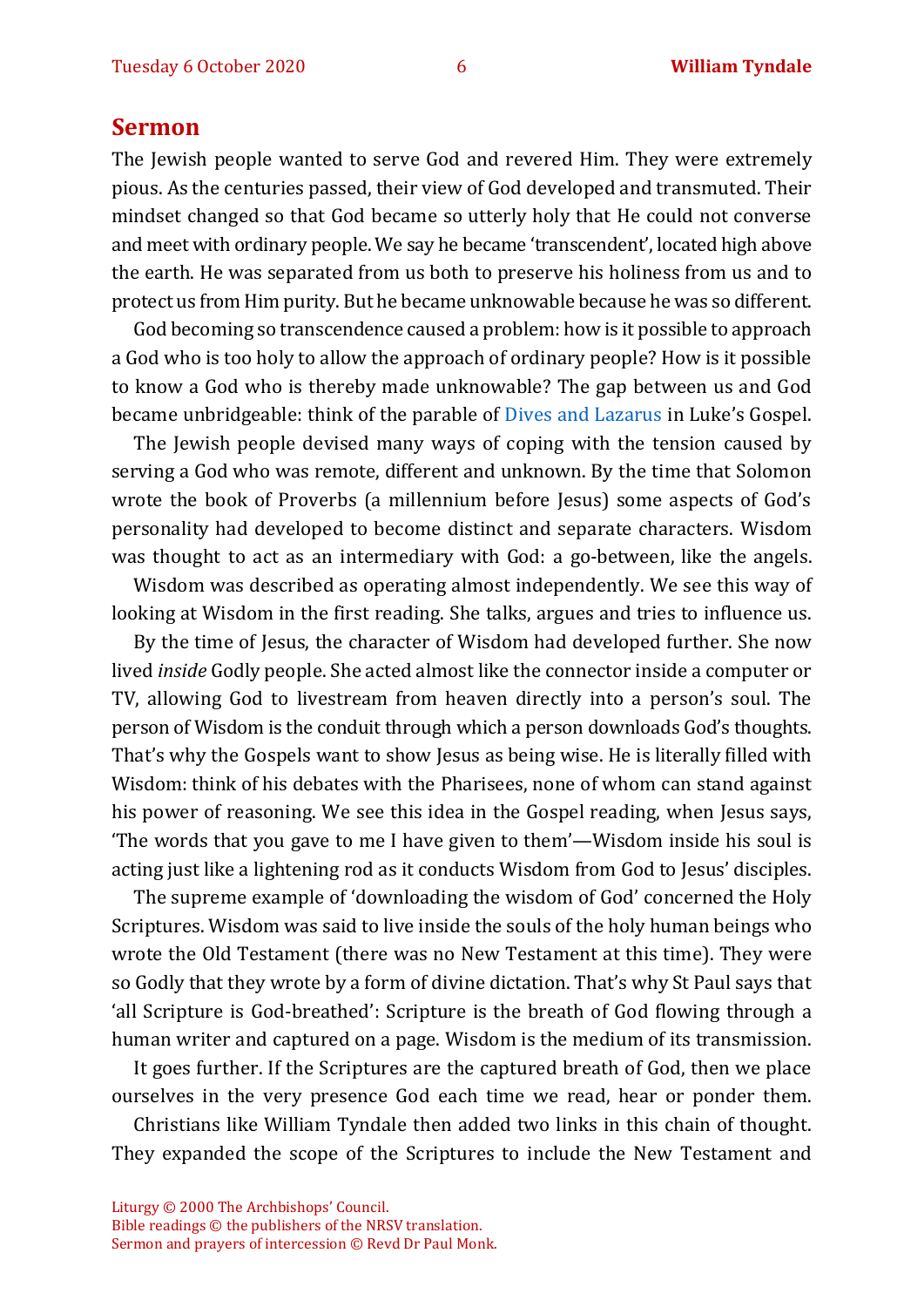implies indwelling Wisdom for those who translated the Scriptures into modern language. Christians must therefore treat the Scriptures with extreme reverence because we encounter God and learn from Him every single time we open our Bibles.

## **The Creed**

Do you believe and trust in God the Father, the source of all being and life, the one for whom we exist?

#### All **We believe and trust in him.**

Do you believe and trust in God the Son, who took our human nature, died for us and rose again?

#### All **We believe and trust in him.**

Do you believe and trust in God the Holy Spirit, who gives life to the people of God and makes Christ known in the world?

#### All **We believe and trust in him.**

This is the faith of the Church.

All **This is our faith. We believe and trust in one God, Father, Son and Holy Spirit. Amen.**

#### **Prayers of intercession**

Loving Heavenly Father, thank you for loving us and thank you for showing yourself through the Scriptures. Help us to grow through its holy pages.

Lord in your mercy,

#### All **Hear our prayer**

Loving merciful Father, we pray for the Church. Inspire your Church to study the Scriptures and thereby equip the Church to bring about the Kingdom.

Lord in your mercy,

#### All **Hear our prayer**

Loving redeemer Father, we pray for the world. Inspire people everywhere to seek your and your Kingdom through the Scriptures. Speak to the leaders of the world through its ancient pages.

Lord in your mercy,

#### All **Hear our prayer**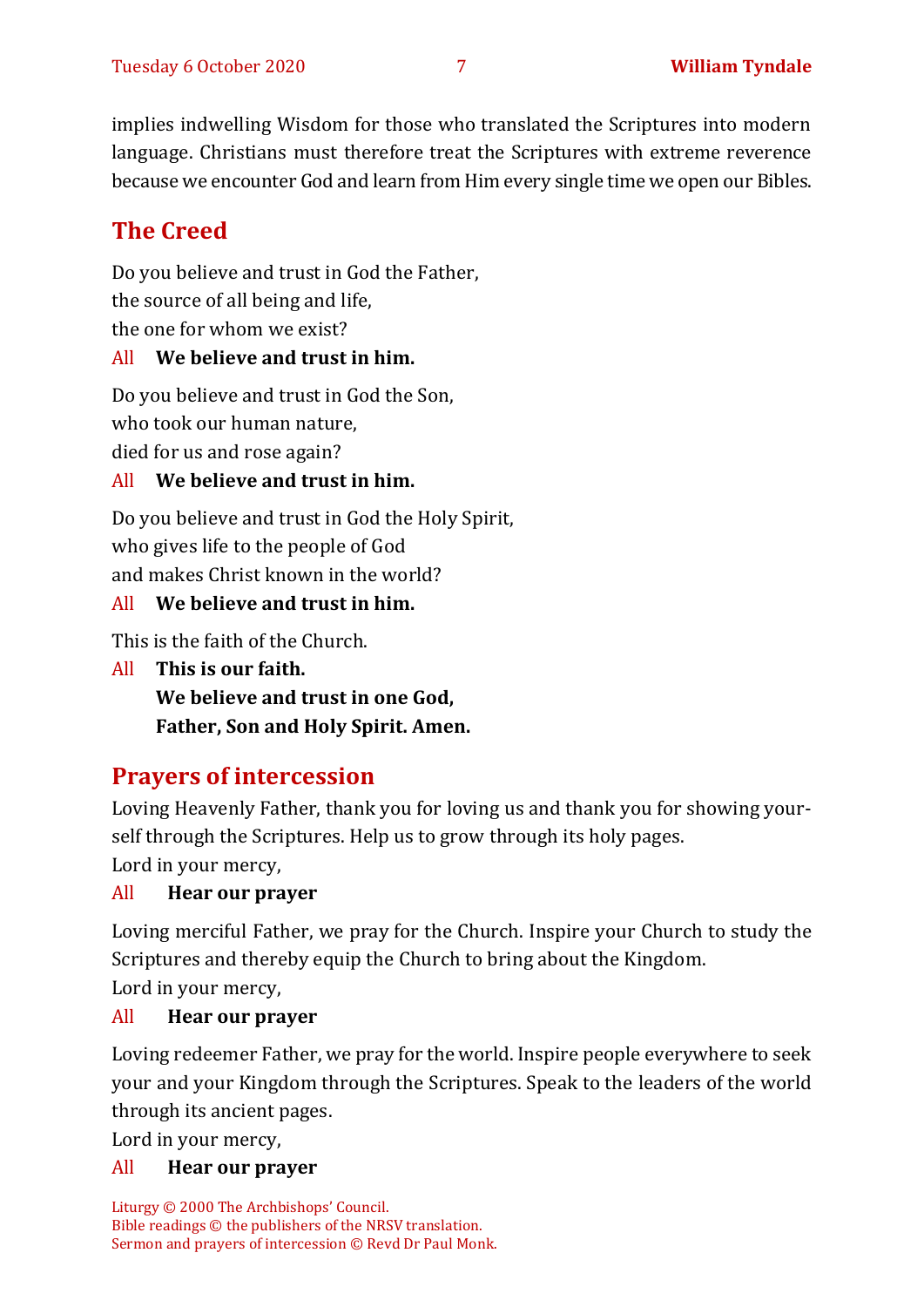Loving joyful Lord, you instruct us to love everyone—neighbours and even our enemies—so we ask that you heal everyone at their point of greatest need Lord in your mercy,

#### All **Hear our prayer**

Loving eternal Lord, we ask your mercy on all those who have died recently. And we especially ask your strength and compassion on those who mourn them. Lord in your mercy,

#### All **Hear our prayer**

Merciful Father,

All **accept these prayers for the sake of your Son, our Saviour Jesus Christ. Amen.**

#### **The peace**

Unto us a child is born, unto us a son is given, and his name shall be called the Prince of Peace.

The peace of the Lord be always with you,

All **And also with you.**

HYMN 3 **[The Lord's my shepherd](https://www.youtube.com/watch?v=IDAIwMvFcXQ)** (please click on this link to hear the hymn)

The liturgy of the Communion Service appears below

# The Dismissal

Christ the Son of God, born of Mary, fill you with his grace to trust his promises and obey his will; and the blessing of God the Almighty: Father, Son, and Holy Spirit, be with you now and remain with you always.

All **Amen.**

#### HYMN 4 **[What a friend we have in Jesus](https://www.youtube.com/watch?v=ivFVHRLZ8F8)** (click on this link to hear the hymn)

Go in peace to love and serve the Lord.

#### All **In the name of Christ. Amen.**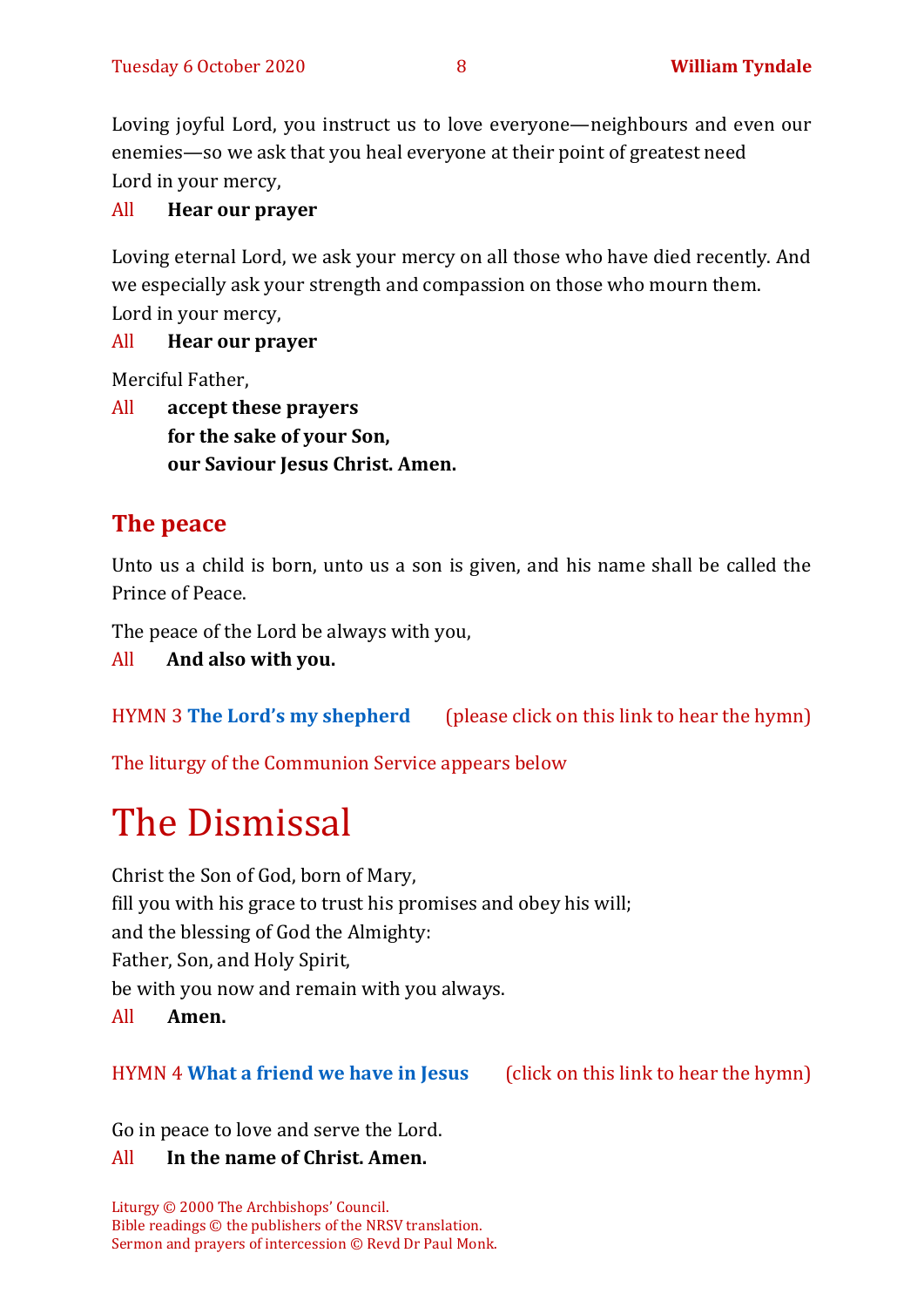## The Liturgy of the Sacrament

#### Eucharistic Prayer (prayer E)

The Lord be with you

#### All **and also with you.**

Lift up your hearts.

#### All **We lift them to the Lord.**

Let us give thanks to the Lord our God.

#### All **It is right to give thanks and praise.**

It is indeed right, our duty and our joy, always and everywhere to give you thanks, holy Father, almighty and eternal God, through Jesus Christ our Lord. And now we give thanks, most gracious God, surrounded by a great cloud of witnesses and glorified in the assembly of your saints. The glorious company of apostles praise you. The noble fellowship of prophets praise you. The white-robed army of martyrs praise you. We, your holy Church, acclaim you. In communion with angels and archangels, and with all who served you on earth and worship you now in heaven, we raise our voice to proclaim your glory, for ever praising you and saying:

All **Holy, holy, holy Lord, God of power and might, heaven and earth are full of your glory. Hosanna in the highest. Blessed is he who comes in the name of the Lord. Hosanna in the highest.**

We praise and bless you, loving Father, through Jesus Christ, our Lord; and as we obey his command, send your Holy Spirit, that broken bread and wine outpoured may be for us the body and blood of your dear Son.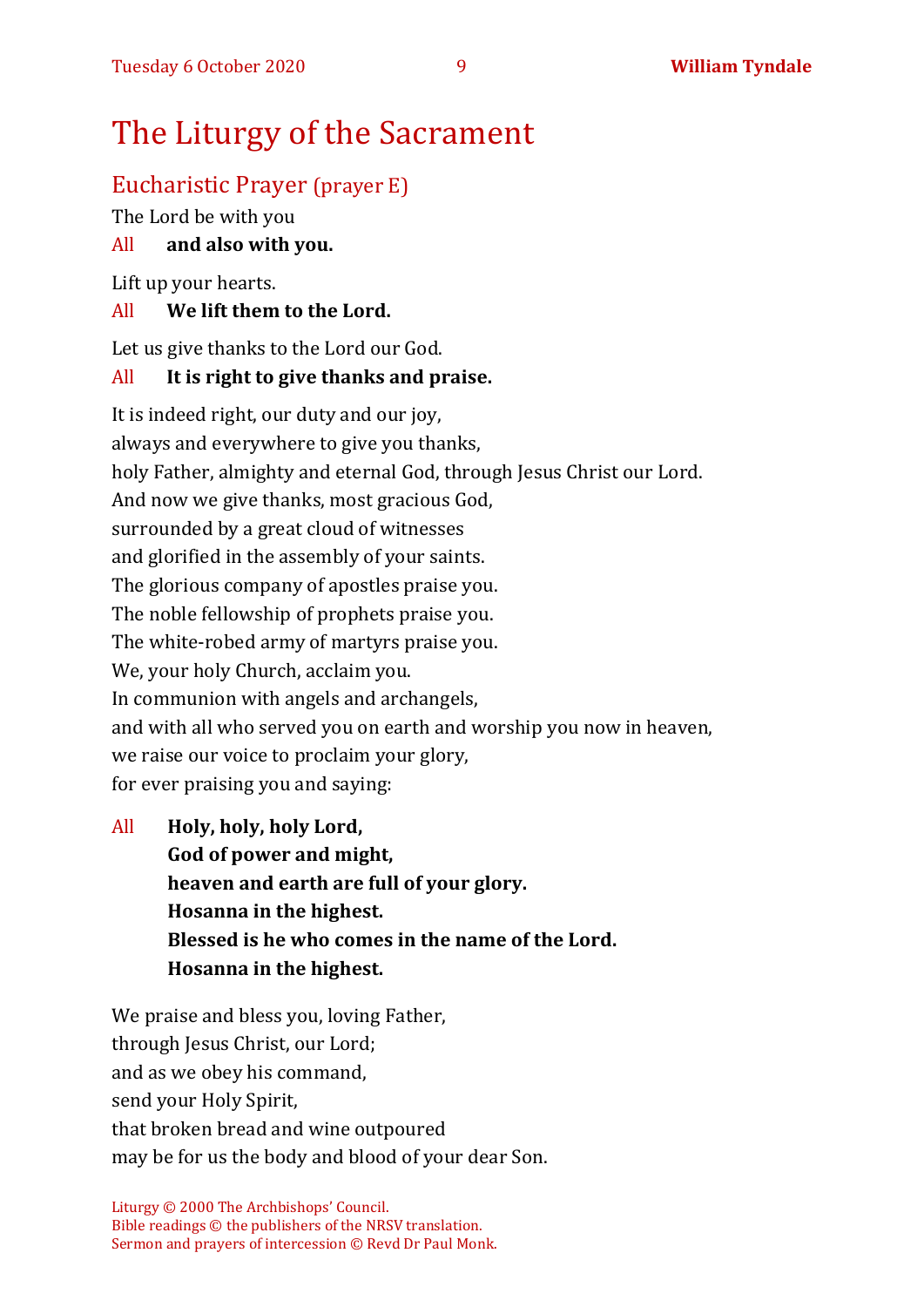On the night before he died he had supper with his friends and, taking bread, he praised you. He broke the bread, gave it to them and said: Take, eat; this is my body which is given for you; do this in remembrance of me.

When supper was ended he took the cup of wine. Again he praised you, gave it to them and said: Drink this, all of you; this is my blood of the new covenant, which is shed for you and for many for the forgiveness of sins. Do this, as often as you drink it, in remembrance of me.

So, Father, we remember all that Jesus did, in him we plead with confidence his sacrifice made once for all upon the cross.

Bringing before you the bread of life and cup of salvation, we proclaim his death and resurrection until he comes in glory.

Great is the mystery of faith:

All **Christ has died. Christ is risen. Christ will come again.**

Lord of all life, help us to work together for that day when your kingdom comes and justice and mercy will be seen in all the earth.

Look with favour on your people, gather us in your loving arms and bring us with William Tyndale and all the saints to feast at your table in heaven.

Through Christ, and with Christ, and in Christ, in the unity of the Holy Spirit, all honour and glory are yours, O loving Father, for ever and ever.

#### All **Amen.**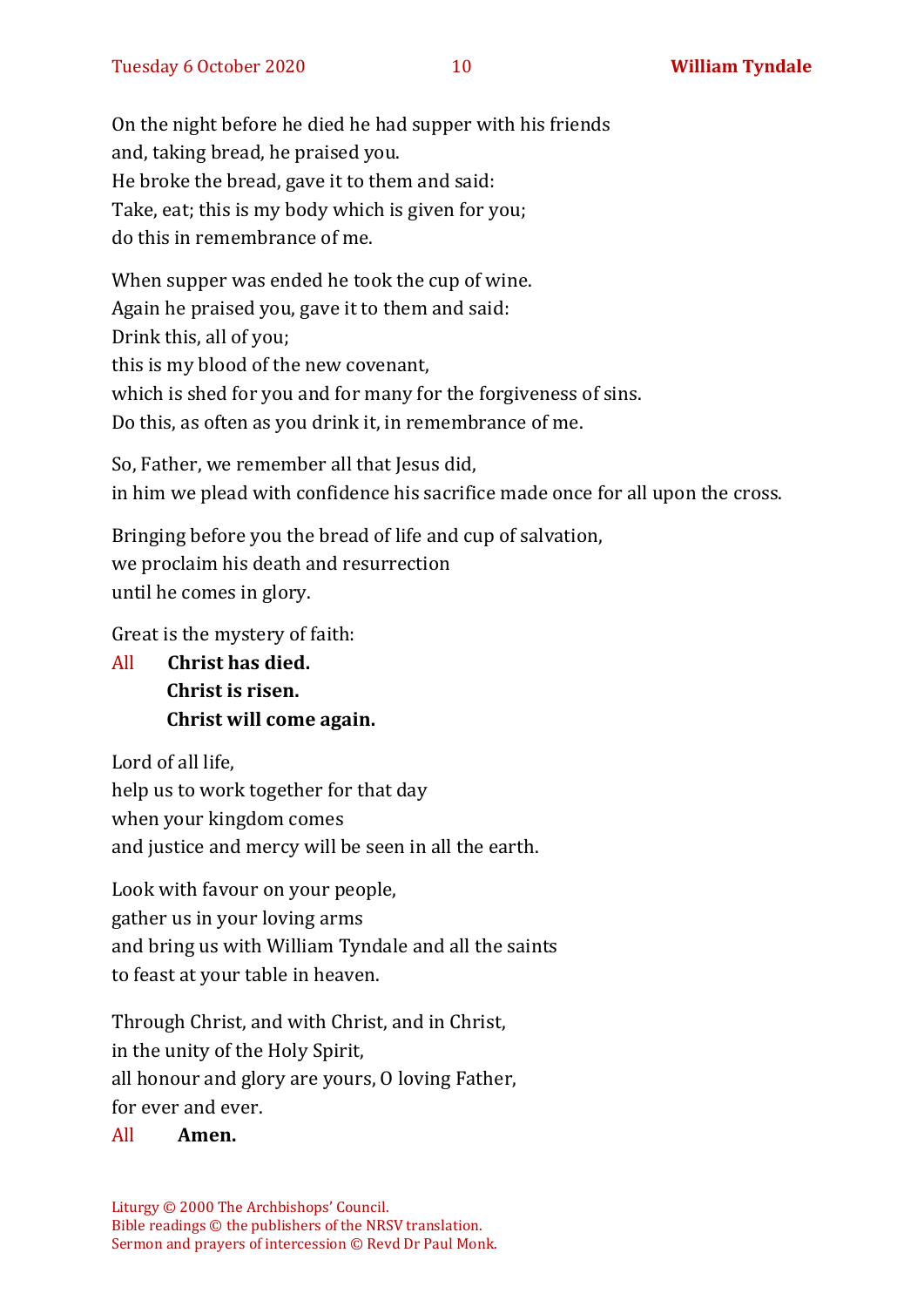#### The Lord's Prayer

As our Saviour taught us, so we pray

All **Our Father in heaven, hallowed be your name, your kingdom come, your will be done, on earth as in heaven. Give us today our daily bread. Forgive us our sins as we forgive those who sin against us. Lead us not into temptation but deliver us from evil. For the kingdom, the power,** 

**and the glory are yours now and for ever. Amen.**

#### Breaking of the Bread

We break this bread to share in the body of Christ.

- All **Though we are many, we are one body, because we all share in one bread.**
- All **Lamb of God,**

**you take away the sin of the world, have mercy on us.**

**Lamb of God, you take away the sin of the world, have mercy on us.**

**Lamb of God, you take away the sin of the world, grant us peace.**

Draw near with faith. Receive the body of our Lord Jesus Christ which he gave for you, and his blood which he shed for you. Eat and drink in remembrance that he died for you, and feed on him in your hearts by faith with thanksgiving.